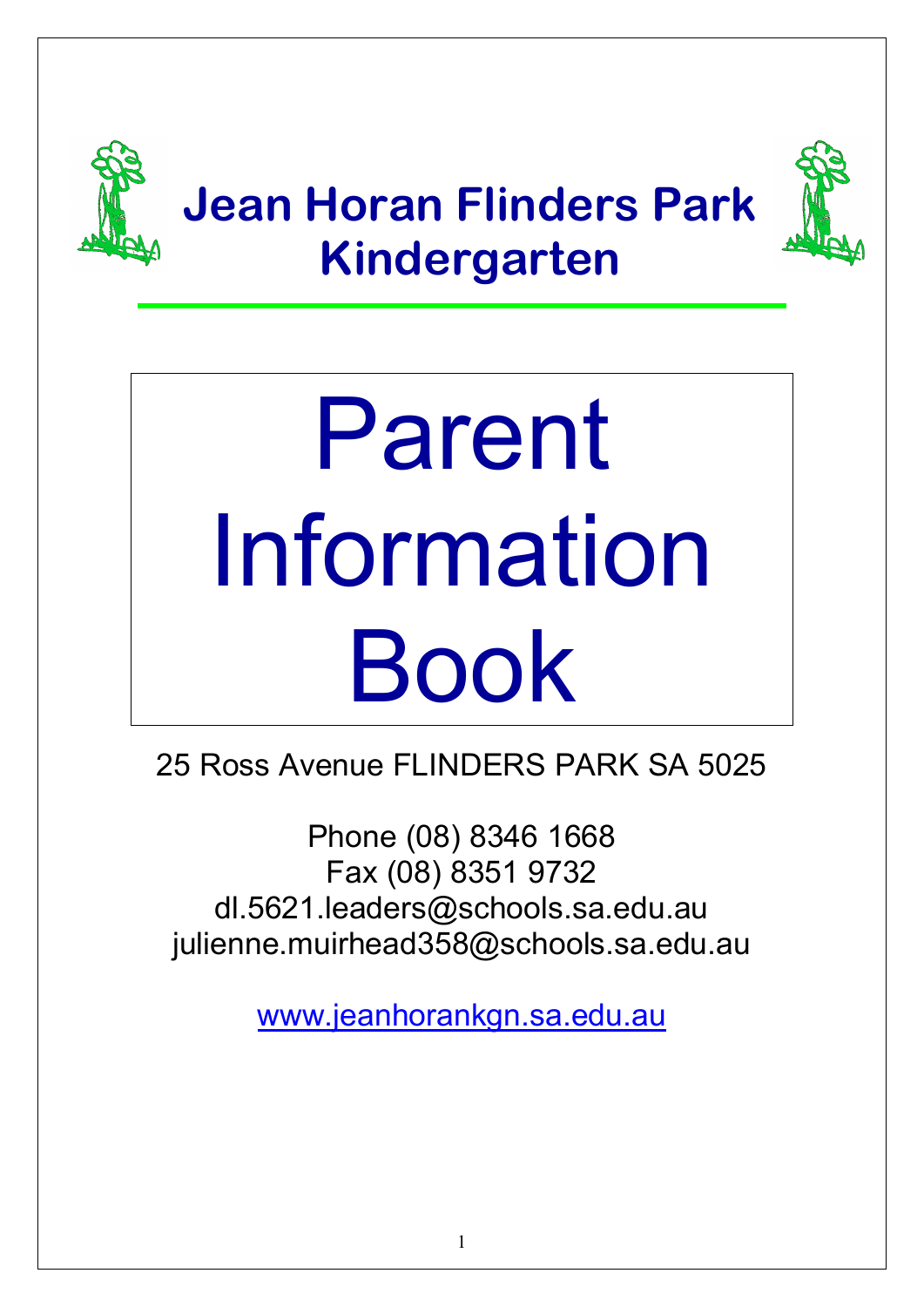# *Welcome*

Welcome to Jean Horan Flinders Park Kindergarten and we hope that your time with us is enjoyable and rewarding.

We aim to offer the best in education and care for your child.

## *Educators*

Director: Julienne Muirhead Teachers: Pauline Richmond, Zia Lawson, Julie Phillips Early Childhood Workers (ECW's): Sia Zougras, Omna Bakshi, Megan Harris

There are also Early Childhood Workers (ECW's) who do Bi-lingual Support, and other staff that support children with additional needs - as required.

# *Services*

Preschool:

Preschool sessions commence in the year before children commence School for 4 terms. Children are eligible to access up to **15 hours per week of Preschool** by attending:-

- Mornings only (3 hour sessions) **Monday to Friday 8.45am 11.45am OR**
- A combination of Full-days (equating to two 3 hour sessions) offered on **Monday, Tuesday, Wednesday and Thursday 8.45am – 3.15pm**, and an additional Morning (3 hour) sessions (to make up to 15 hours).

**Friday Family Playgroup: Friday Lunchtime Group (12.30 pm - 1.30 pm)** 

Preschool Support is provided for children with additional needs.

Bi-lingual Support is available for some children where English is second language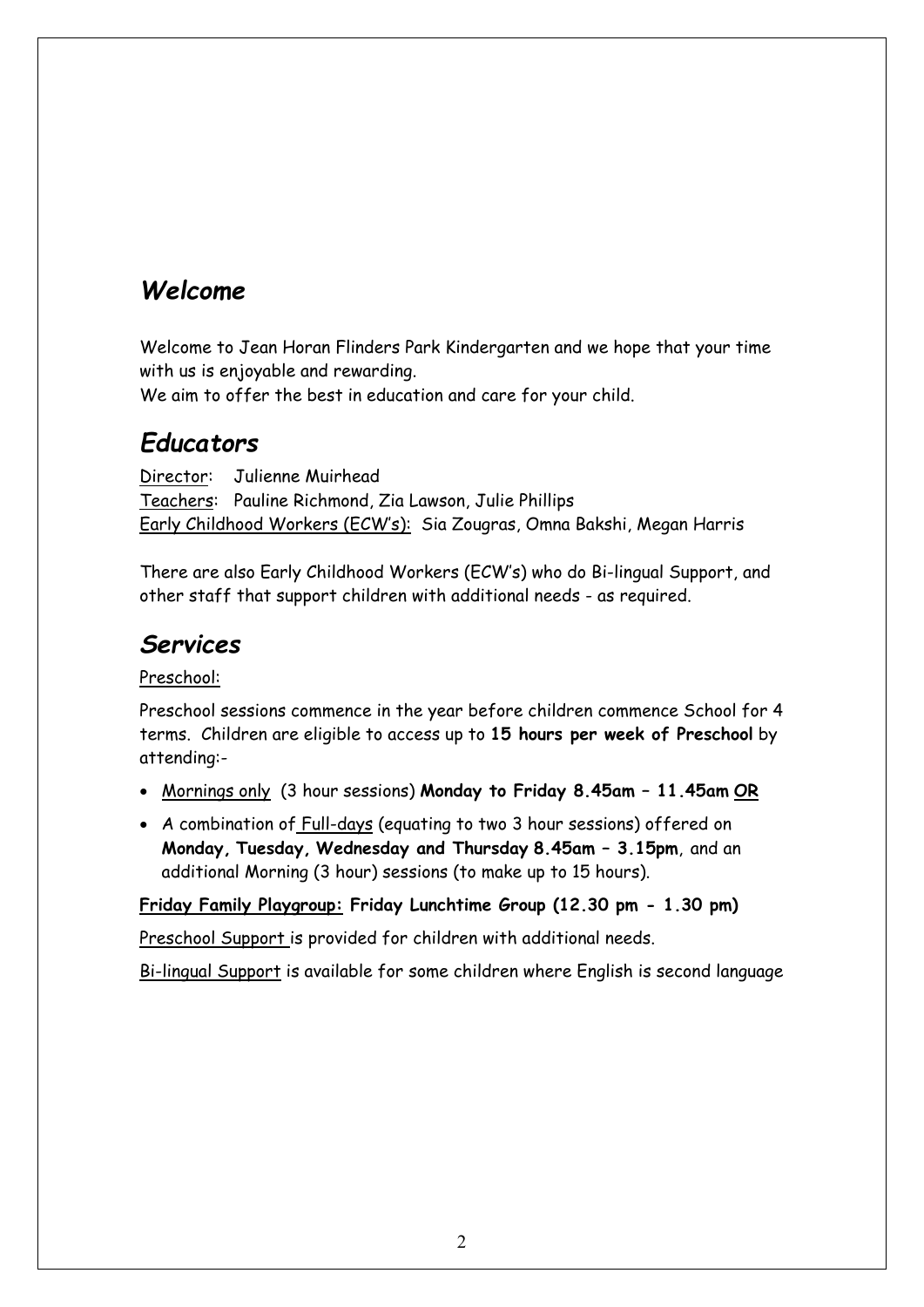#### *Session Times:*

Monday – Friday: Morning sessions 8.45 am - 11:45 am Monday – Thursday: Full day sessions: 8.45 am - 3:15 pm (additional lunch care cost)

It is important parents do not leave children **unsupervised** in the playground before the session starts as Educators are busy setting up for activities. If you arrive early with your child please stay with your child until the session commences at 8.45 am. It is also important children are collected on time.

#### *Term Fees*

Preschool: Please check with the Kindergarten. Currently \$85 per term (for 5 sessions or 15 hours)

Lunch care fee: Please check with the Kindergarten. Currently \$6 per day

Playgroup Fees: Please check with the Kindergarten. \$2.50 per family per day

Parents will receive an account for fees. Fees should be paid in the first 4 weeks of term. Please place money in an envelope and place in the Fee box. No change is kept on the premises so it is important to provide correct money or a cheque. Electronic banking is also available (please reference with your child's name).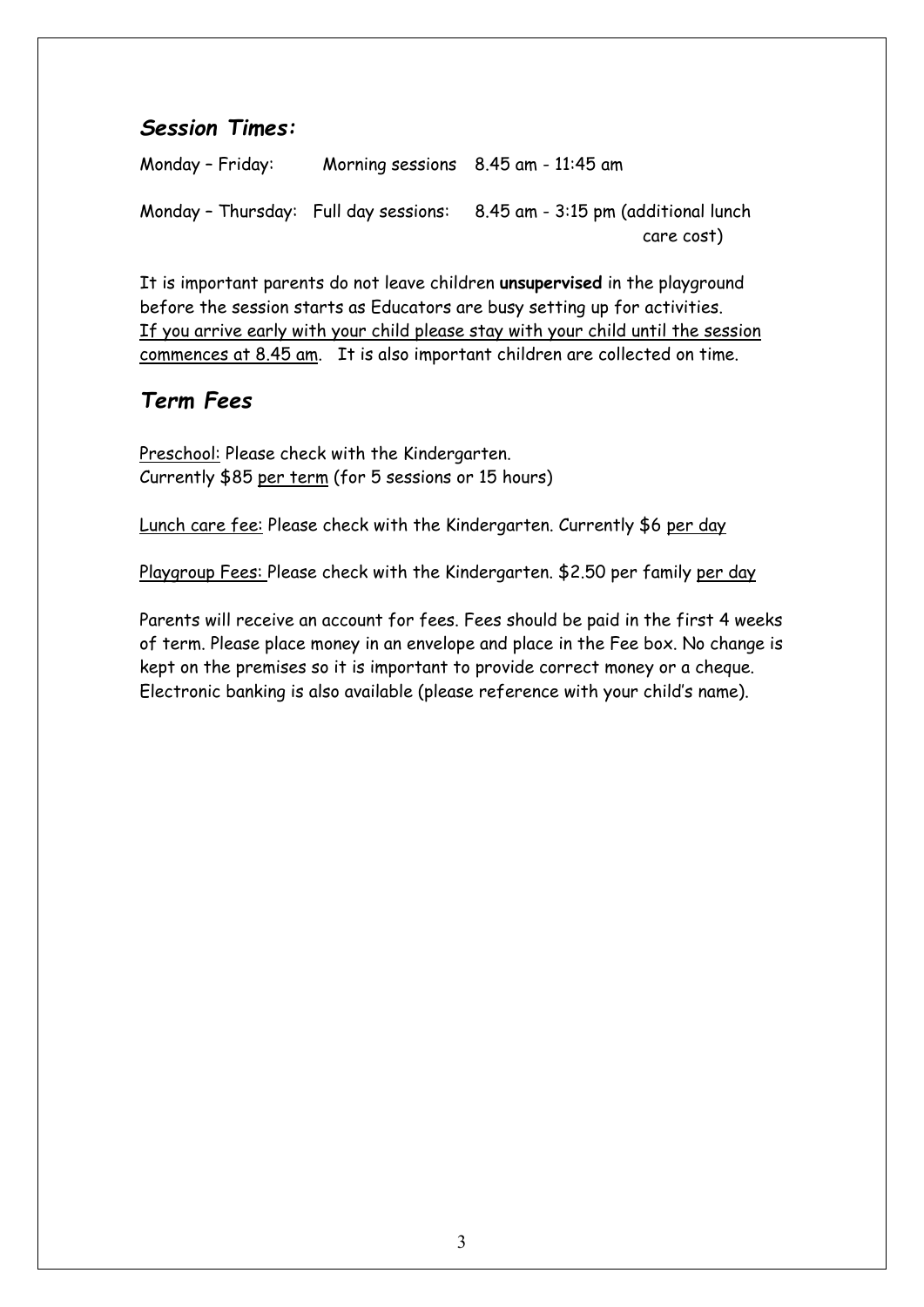4

# *Curriculum*

## *Program of Experiences*

Educators develop a new program of learning experiences each fortnight for children using the Australian **Early Years Learning Framework (EYLF) 'Belonging, Being and Becoming'** and the '**Preschool Indicators of Numeracy and Literacy'.** 

Our program is flexible to personalize and fit in with

individual children's learning interests. Content for the program is drawn from the children's strengths and interests and from children's ideas and parent input.

We reflect on the program each week to ensure it is meaningful and stimulating for the children. The program is displayed in the Kindergarten – so please take a look. We welcome parent participation and involvement in our program.

## *Documentation on Children's Learning and Development*

When children begin at the centre, parents are asked to fill out a Parent Information sheet regarding their child's strengths and interests and any specific information that will assist individual planning.

At Preschool, Educators spend time talking to children and observing their play, their interactions with others, and noting their interests and needs.

The observations and the information collected

enable staff to formulate an Individual Learning Plan for every child called a Statement of Learning. This is referred to when designing our Program, and shared with parents. An interview (Parent/Teacher chat) is offered in Term 2 to discuss your child's involvement and learning, but you can talk informally to Teachers at other times - sometimes it may be necessary to make an appointment.

Educators collect relevant pieces of children's work that demonstrate skills and development, particular interests, creativity and experimentation with writing, drawing. We also record observations and write Learning Stories about children's thinking and ideas, social interactions, physical skills, foundation skills in LITERACY AND NUMERACY and their participation.

In the child's final term of Preschool a Summative Report (part of the DfE 'Statement of Learning') is written by Teachers and given to parents - with a copy going to the School your child will be attending (with parent permission).



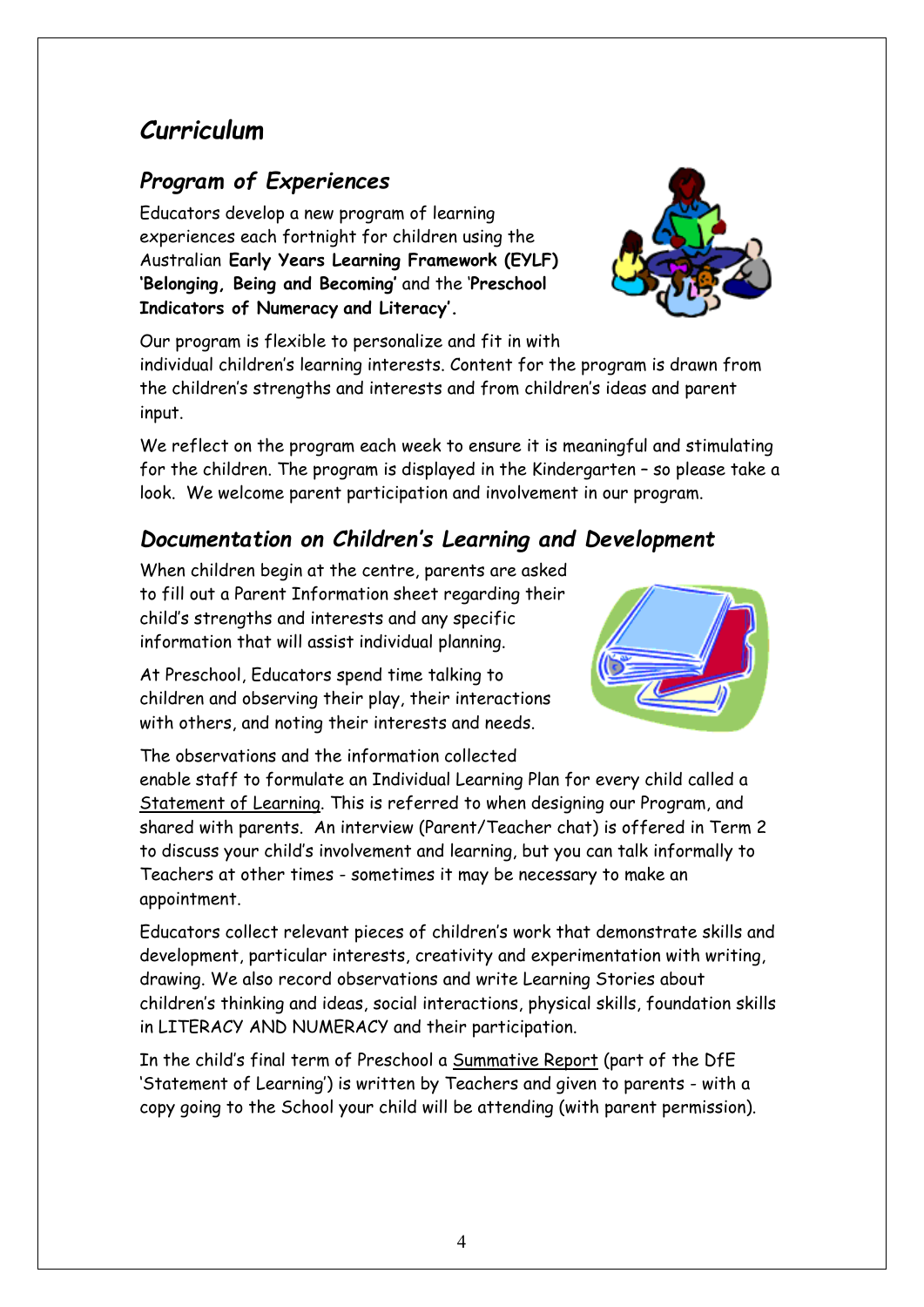## *School Enrolment*

It is a good idea to contact the school of your choice as soon as your child begins at the Preschool. It is the responsibility of the parent to enrol the child at school and fill out appropriate forms.

Please inform our Kindergarten as soon as you know the School that your child will attend - or if there are any changes to the nominated school or starting date of school.

Please remember that children are only entitled to 4 terms of Preschool prior to their commencement at Primary School.

Jean Horan Flinders Park Kindergarten has a good relationship with all local schools and we are members of the DfE West Torrens Partnership of Schools and Preschools.

We especially have a close link with Flinders Park Primary School.

## **REMEMBER TO BOOK YOUR CHILD INTO SCHOOL AS SOON AS POSSIBLE TO AVOID DISAPPOINTMENT!**

Some schools have a 'Priority of Access' policy because they have a limit on enrolments - and initially are required by DfE to give places to local children within their geographic zone.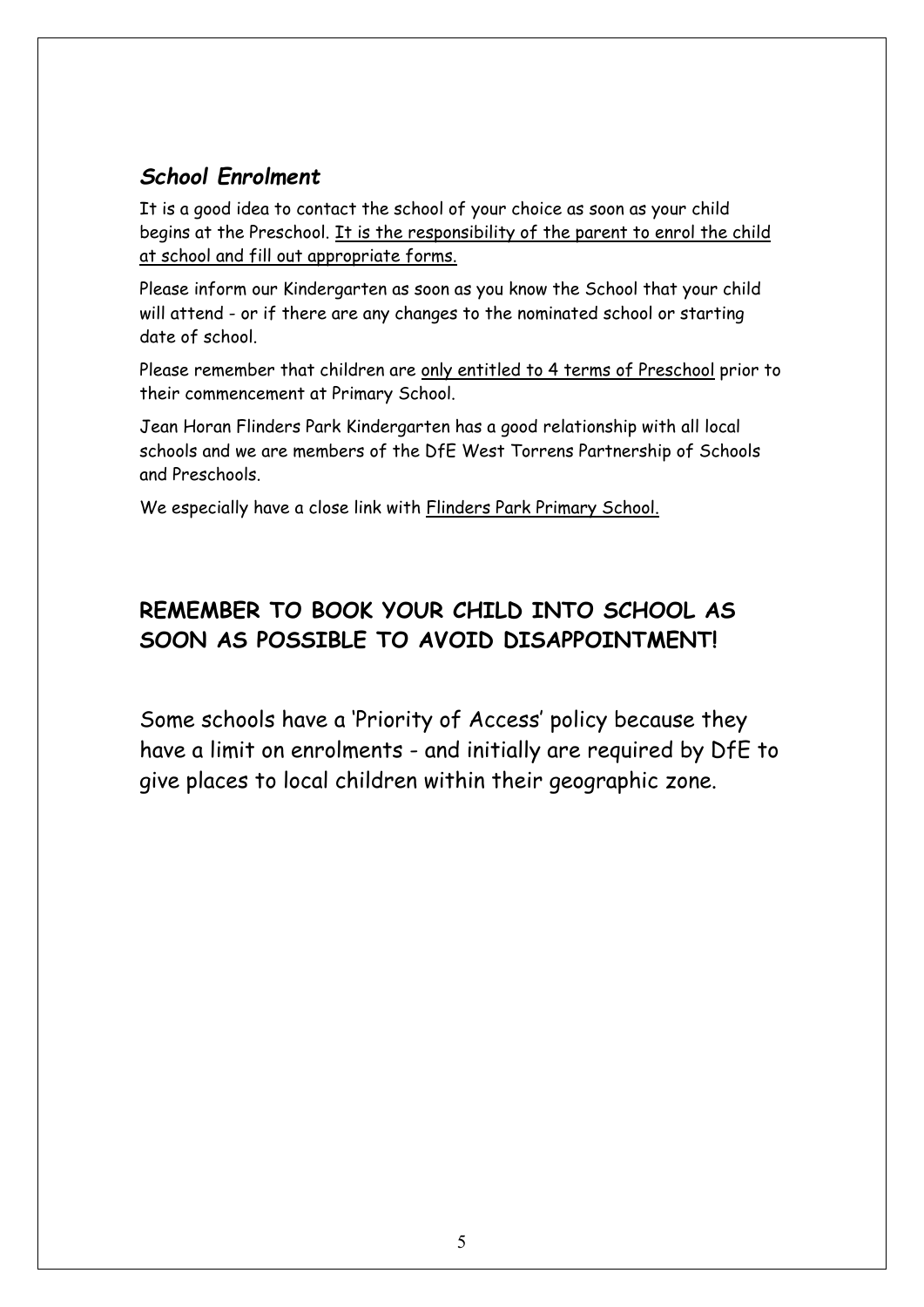#### *General Information*

#### *What to Bring to Preschool*

-A bag large enough to fit all your child's personal belongings -Spare clothes -A hat (wide brimmed) to protect your child's face and neck from the sun

-Water in a drink bottle that can be refilled throughout the day



-Healthy food for Fruit Time (**preferably fresh fruit**) and Lunch (if your child is in the supervised lunch care program). The Preschool promotes healthy eating and a healthy active lifestyle. **Fresh fruit is the preferred choice for snack time** (and we welcome donations of fresh fruit and vegetables from your home garden).

*Lunch Care children put their lunch in the fridge. Their Fruit Time snacks can stay in their bags.* 

*If your child is going on an Excursion please bring all food in disposables (e.g. paper bag) and disposable drink containers with your child's name clearly marked on everything*

Please ensure - all belongings are clearly labelled with your child's name. We have permanent black markers at the Kindergarten if you require them.

It is important to let us know if you want someone other than a parent/legal guardian to collect your child – Names will then be added to the Enrolment Form.

#### **VERY IMPORTANT – NO NUT FOODS PLEASE**

**The preschool has a 'Nut Aware' policy. This means that we are aware some children have serious allergies to Nuts, and ask parents to please AVOID bringing food with NUTS or traces of Nuts to preschool (including to social functions such as Share Family Lunches).** This includes products such



as Nutella and Peanut Butter. **Please read the labels** on all food before sending it to preschool and respect the health needs of those children with serious allergies. If your child is allergic to nuts, please be aware the preschool cannot guarantee that there are no nuts on the premises in lunches and snacks as these are packed from home.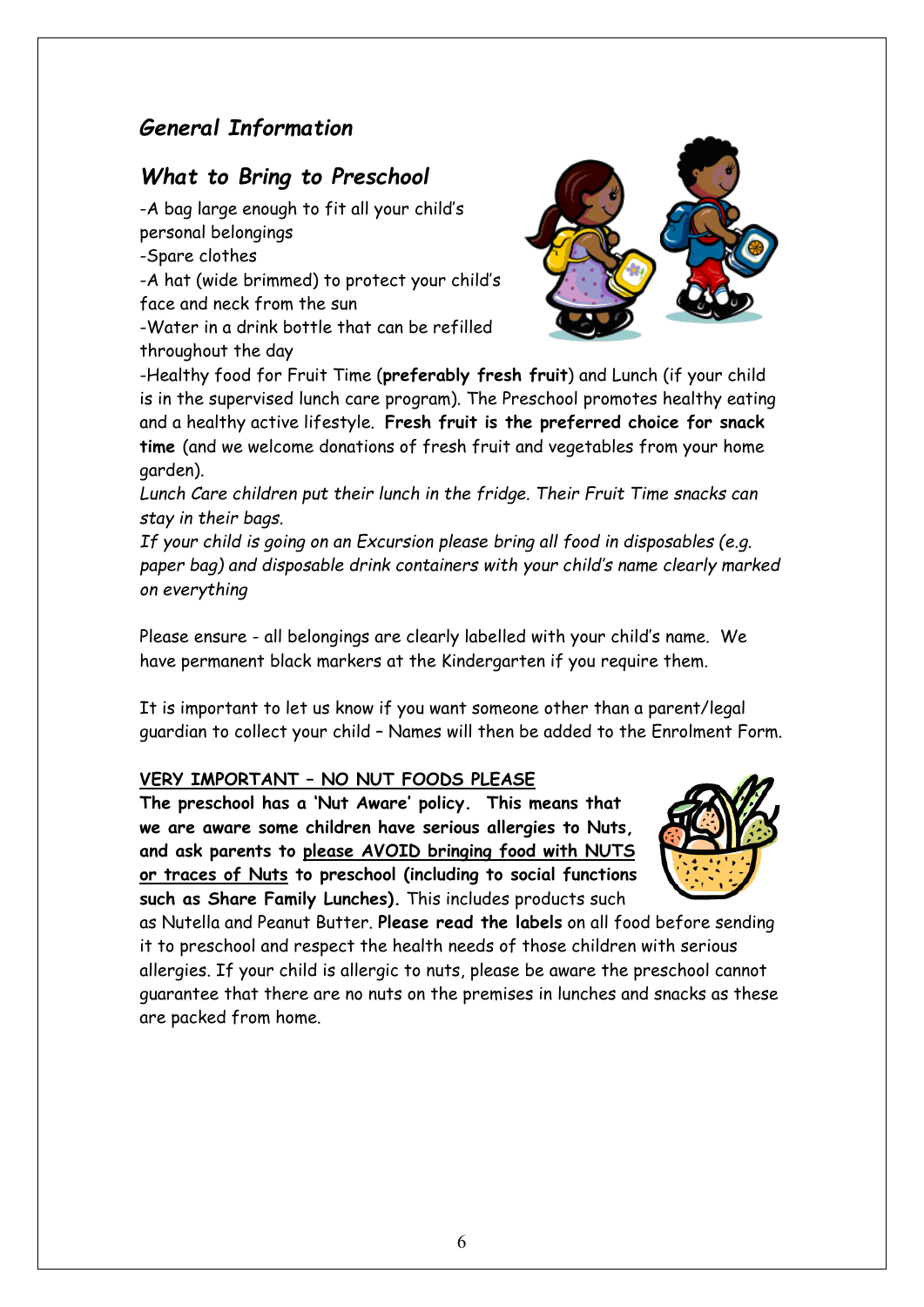## *Clothing*

All clothing should have the child's name clearly marked, including children's shoes, jumpers, hats and food containers. Children should wear comfortable easily washed clothing. Although smocks are provided for some activities, it is inevitable that clothes will sometimes get dirty, muddy, wet or get paint on them.

Clothes that allow free movement - are not too tight, too loose or too long and allow children to play safely and go to the toilet independently, are most appropriate.

Children should come to Kindergarten in footwear that enables them to climb, run and play safely, and that they can take on and off themselves. Shoes with velcro straps are ideal and thongs should be avoided. A pair of gum boots in the Kindy bag is a good 'rainy day' option but your child should not wear them all day.

## *Sun Protection – Please read our Sun Protection Policy available at Kindy*

Children should have sunscreen put on before coming to Preschool each session.

IF your child is allergic to Sunscreen and needs a special brand, please ensure you supply sunscreen labelled with your child's name. Please also ensure the details of the allergy are recorded on the enrolment form with appropriate medical practitioner information supplied where necessary.

Hats should cover the child's face and neck and are encouraged to be worn all year – **No toggles** as these can be a choking hazard. Children who do not wear a hat will be guided to play in shaded areas.

## *Medication and Health Needs*

It is each parent's responsibility to keep the Preschool informed about all health issues with your child. If a child has a diagnosed medical condition such as an allergy or asthma it is essential a Doctor's Care Plan is supplied BEFORE starting Preschool. Children cannot attend the Preschool until all documentation about the condition - including 'what to do at Preschool' has been supplied and signed off by a medical practitioner.

Medication such as antibiotics can only be administered to children with a medical practitioner's written permission. The container the medication is in must be clearly labelled with a pharmacy label and details that match the written permission and the child's name.



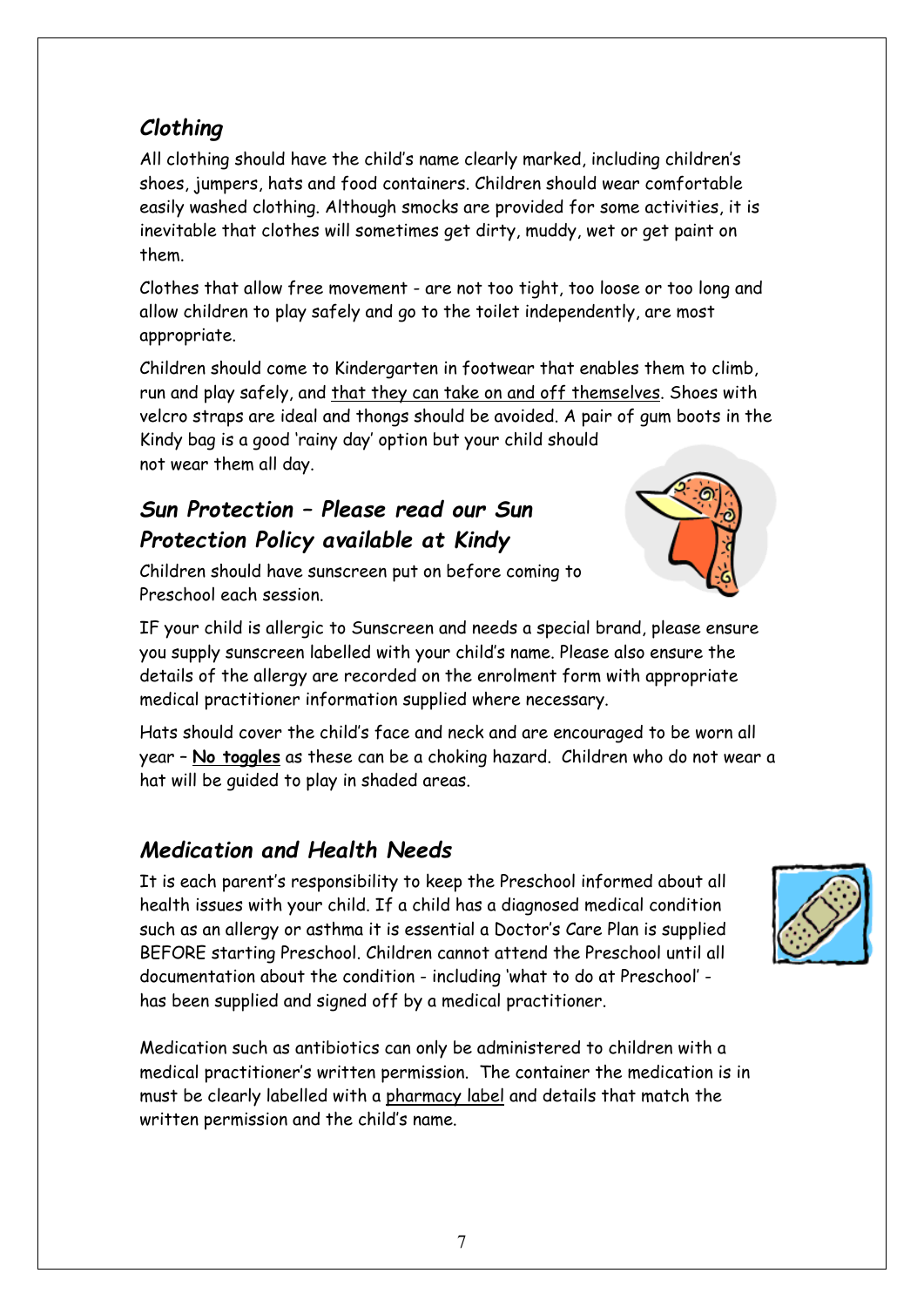If your child has a medical condition or disease and is unable to attend Preschool please inform our Staff as soon as possible.

Children should not attend preschool if they show any signs of illness or disease. Any vomiting or diarrhoea and your child should be kept at home for the next 24 hours to avoid passing on to others.

Our Department for Education health Policies and Procedures are available on the Department's public website.



#### *Library Borrowing*

Children's books can be borrowed every day and children are encouraged to borrow regularly. Our mantra is 'A Book a Day is the Kindy Way'. The books are located on the veranda and can be kept for several days. They need to be returned before another book is borrowed – one book at a time. Parents and caregivers need to fill out the borrowing card when borrowing and returning a book. Please use your Kindy Book bag to carry books, in order to protect them.

If you need any help filling out the card, please ask Staff.

#### *Literacy Kits*

Literacy kits are composed of items such as books, CD's, puppets, ideas sheets etc. and the focus of these is help parent/carers with ideas to extend their child's Literacy - language, vocabulary, numeracy skills and learning. Literacy kits are located on the veranda and one kit at a time can be borrowed for up to one week. Parents/carers need to fill in the Literacy kit folder when borrowing and returning kits. Please let Staff know if something is missing from a kit. There is no borrowing in the last week of each term when all items must be returned. If you need any help with filling out the folder please see a staff member.

#### *Positive Behaviour Management*

At JHK we aim to provide a positive and caring environment that is safe, nurturing and enriching for every child. To achieve this our Educators support children to take responsibility for their own wellbeing, to express their feelings in acceptable ways, and to respect the safety and rights of others. Children are supported to develop confidence and independence in problem solving and managing conflict situations. If you have any behaviour concerns regarding your child please discuss them with the Director.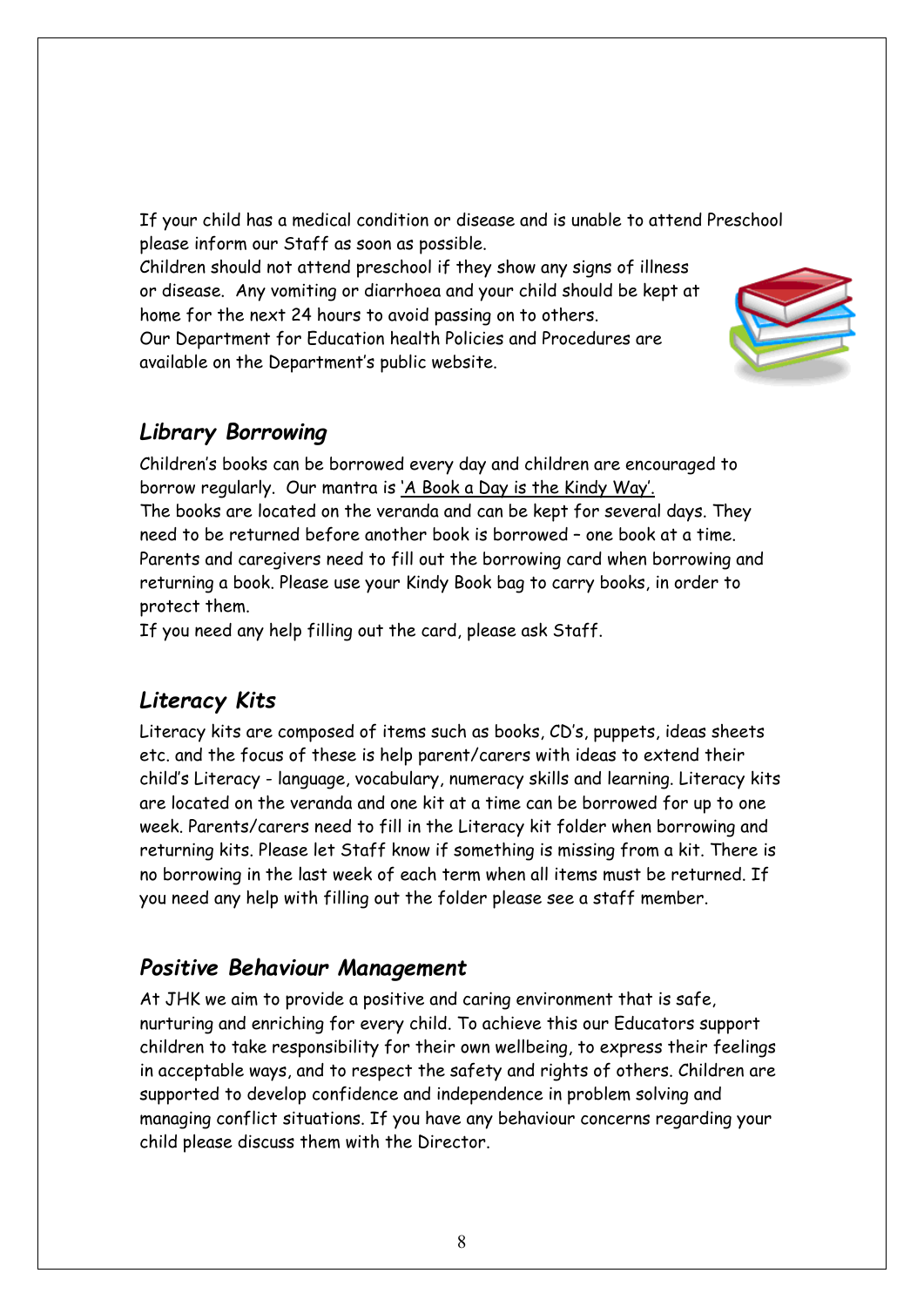#### *Governing Council*

Our Governing Council is made up of Preschool Educators and Volunteer Parents. New members of the Council are nominated each year at our Annual General Meeting.

The Governing Council is responsible for monitoring the management of the Centre. Committee meetings are held twice a term.

Notice of meetings will be in Newsletters, and also on our Parent Whiteboard.

All parents are welcome and encouraged to attend.

Please let the Director know if you are willing to volunteer. We often find it hard to recruit members but we are very appreciative of your support and past GC members have enjoyed the extra involvement in their child's learning journey, and have made new friendships with other families.

## *Parent Participation and Help – your involvement in our Centre is very welcome.*

A washing roster is made up each term. We ask that families assist by taking home the washing at least once while their child is at Preschool.

Other ways parents can help out include:

- Helping with jobs around the Preschool including sweeping, gardening, preparing art materials etc.
- Talk with children about another culture, or your work e.g. nursing, police, ambulance etc.
- Reading stories to the children
- Gardening or watering after hours or with the children
- Cooking with the children
- Cutting up collage
- Assisting Educators during a preschool session
- Dance/play a musical instrument
- Help clean up at the end of a session
- Donating items of use to the Preschool especially BOXES

#### **PLEASE SEE STAFF IF YOU CAN ASSIST!**